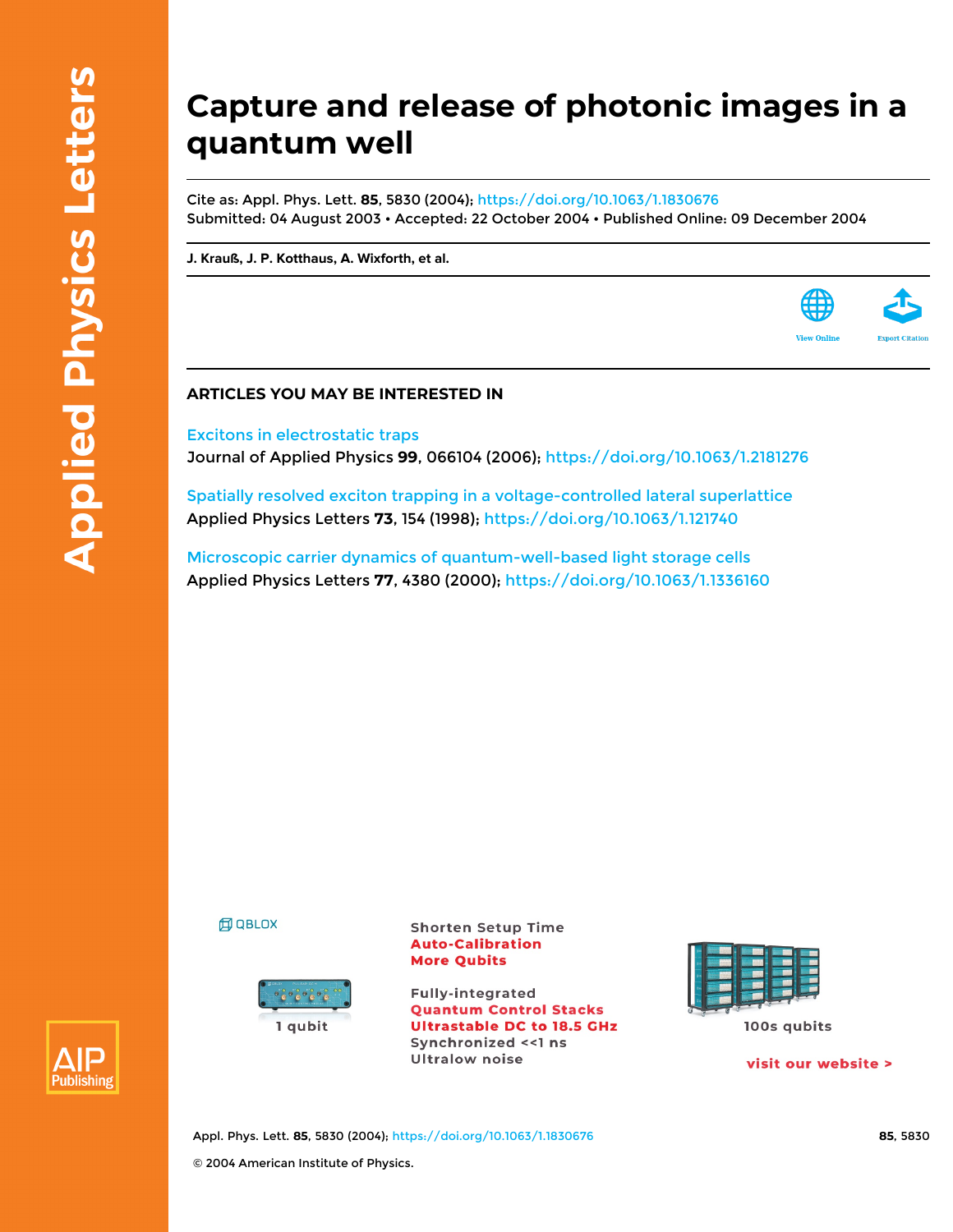## **Capture and release of photonic images in a quantum well**

J. Krauß and J. P. Kotthaus

*Sektion Physik and Center for NanoScience, Ludwig-Maximilians-Universität, Geschwister-Scholl-Platz 1, D-80539 München, Germany*

A. Wixforth<sup>a)</sup>

*Institut für Physik, Experimentalphysik I, Universität Augsburg, D-86135 Augsburg, Germany*

M. Hanson, D. C. Driscoll, and A. C. Gossard

*Materials Department, University of California–Santa Barbara, Santa Barbara, California 93106-5050*

D. Schuh and M. Bichler

*Walter-Schottky-Institut, Technische Universität München, Am Coulombwall 3, D-85748 Garching, Germany*

(Received 4 August 2003; accepted 22 October 2004)

The capture of an optical image in the plane of a semiconductor quantum well and the subsequent re-emission of this image in the form of a two-dimensional photon flux is demonstrated. Spatially resolved storage of photonic signals in a two-dimensional lateral potential landscape of the quantum well is employed to imprint optical images in the form of trapped photogenerated charges into the solid. The lateral two-dimensional potential modulation leads to very long storage times by a deliberate spatial separation of photogenerated electron–hole pairs. Once the potential modulation is lifted, the initial optical information is restored and the photographed image is released in a flash of light. © *2004 American Institute of Physics*. [DOI: 10.1063/1.1830676]

Recent advances in digital communication networks and optical interconnects also demand elaborate subsequent photonic signal processing. Storage, or more generally, the delay of optical signals and images is still a challenging task, especially for "last mile" applications.<sup>1</sup> For signals traveling at the speed of light, the use of conventional fiber delay lines requires path lengths in the kilometer range to achieve a delay of a few microseconds. Folded optical cavities or more exotic concepts like Anderson localization $\alpha$ <sup>2</sup> do not easily allow for variable storage times and integration into existing networks. Recent developments on electromagnetically induced transparency in diluted gases or Bose–Einstein condensates offer interesting new possibilities, as in these systems the speed of light can be reduced by many orders of magnitude<sup>3</sup> or light pulses can even be halted, $4$  allowing for much shorter delay paths. However, in spite of the impressive progress in this field over the last few years,<sup>5</sup> these methods still require considerable scientific effort to be technologically applicable.

A more promising approach to fill this gap is provided by photonic storage cells based on semiconductor materials. Several concepts of semiconductor-based optical and electrooptical storage devices have been developed 6–11. The latter rely on the attractive feature that in semiconductors with direct band gap such as GaAs or related III/V-materials, light is converted into spatially separated electron–hole pairs, which can be stored and converted back to light at will. Therefore, compact and comparatively cheap devices are possible. However, at the present state, they still suffer from limited storage time or slow response.

On the other hand, image recording by semiconductor charge coupled devices (CCD) is a well-established technique. However, they rely on serial, electronic readout.

Here, it is demonstrated that image recording and longterm storage combined with parallel, optical readout is possible, using an artificial three-dimensional potential modulation in a semiconductor quantum structure. We achieve a high density two-dimensional (2D) array of tunable pixels for the storage of photonic images in combination with fast optical readout and simple fabrication.

Based on the same physical principle to store light in the form of electronic excitations in a direct band gap semiconductor, $7-11$  complete confinement of both photogenerated electrons and holes in three dimensions is achieved by different means for each direction (cf. Fig. 1). Confinement in the *z*-direction results from the use of a quantum well (QW) structure, a semiconductor layer sandwiched between material of higher band gap. In these systems, photons with energies above the band-edge of the QW material are absorbed and efficiently converted to electron–hole pairs, being confined in the QW layer. Without lateral confinement in the QW plane, the carriers immediately recombine radiatively on a nanosecond time scale.

In-plane confinement in one direction  $(y)$  is realized using a voltage-induced lateral potential superlattice: An interdigitated electrode at the surface of the semiconductor is used to provide a periodic potential modulation in the plane of the quantum well. The amplitude of the modulation is widely tunable by the voltages applied to the electrodes. For a sufficiently strong potential modulation, electron–hole pairs generated during illumination—are spatially separated. This considerably reduces the overlap of the wave functions, thus efficiently suppressing recombination. As long as the potential modulation is present, the carriers remain separated: Electrons and holes are accumulated in the plane of the quantum well beneath the positive and negative electrode, respectively. Turning the voltage off to remove the potential modulation enables the carriers to recombine radiatively, resulting in an intense flash of photoluminescence (PL). The operation principle could therefore be referred to as delayed

a) Author to whom correspondence should be addressed; electronic mail: achim.wixforth@physik.uni-augsburg.de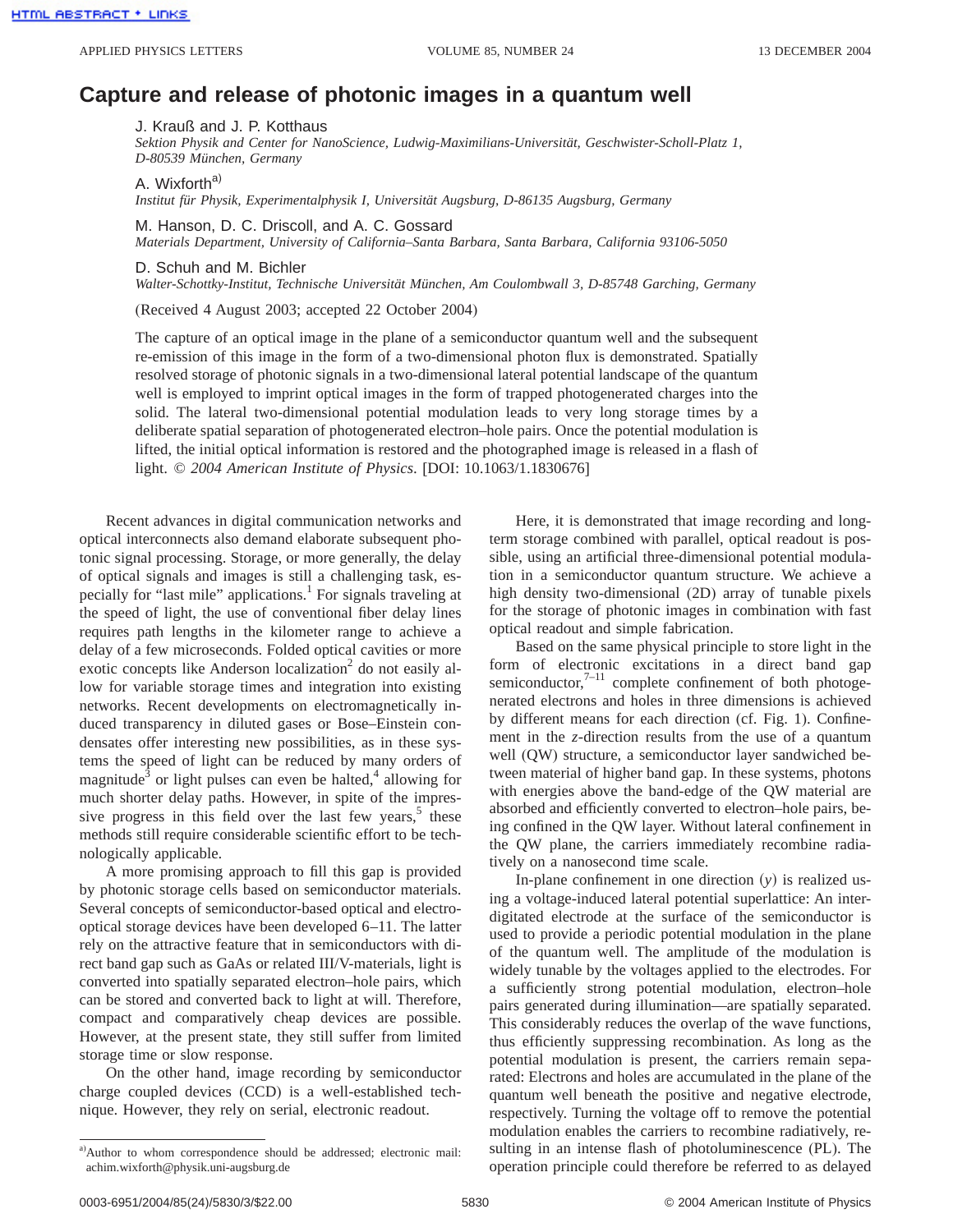

FIG. 1. Sketch of the device structure, also in top (center) and lateral view (bottom). The shape of the optical pixel is also indicated (picture not to scale).

PL with variable delay times, many orders of magnitude longer than those of intrinsic PL.

Efficient electron–hole separation and confinement employing such interdigitated electrodes, however, is achieved only in the direction perpendicular to the electrode stripes. The unipolar charge plasma below each electrode stripe is still mobile along the parallel direction and will eventually occupy the whole structure by diffusion. This effect was studied in detail<sup>12</sup> and in fact turned out to constitute an almost perfect model system for two-dimensional spreading of charge.13,14 However, this behavior is not suited for the storage of images, as a sharp optical image recorded by the cell would smear out during storage and its spatial information cannot be recovered in the output luminescence.

To achieve lateral confinement also in the *x* direction, we utilize the large density of surface states between the semiconductor and an oxide layer to prevent the penetration of the potential of the electrodes on top of the oxide stripes into the semiconductor beneath.

The structure is sketched in Fig. 1. The underlying semiconductor heterostructure is grown by molecular beam epitaxy and consists of a 20 nm Si-doped backcontact, which is contacted by alloying indium from the top. The rest of the structure is undoped and consists of a  $1.5$ - $\mu$ m-thick rearbarrier of  $Al_{0,3}Ga_{0,7}As$ , a 50 nm GaAs absorption layer with two 7-nm-wide  $In<sub>0.11</sub>Ga<sub>0.89</sub>As quantum wells, a 150 nm$  $Al<sub>0.3</sub>Ga<sub>0.7</sub>As$  top layer, and a 5 nm GaAs cap layer. On top, an array of  $SiO<sub>2</sub>$  bars with both 1  $\mu$ m width and spacing was deposited. Then, perpendicular to the oxide bars, the interdigitated structure was prepared; electrode width and spacing was again 1  $\mu$ m. The total active area of the structure is 400  $\mu$ m × 500  $\mu$ m thus forming a 200 × 125 pixel array. Optical input was chosen at photon energies of 1.82 eV (680 nm), above the energy gap of the absorption layer but below the gap of the barriers.

Figure 2 demonstrates optical storage and readout of 2D spatial patterns. In (a) and (b), optical input is shown together with the optical output. As described above, devices providing only one-dimensional lateral confinement, do not conserve spatial information of the writing beam, cf. Fig. 2(a) lower left. The new devices presented here, however,



FIG. 2. Photonic imaging: stored optical pattern (top) and readout luminescence of a device without (a—bottom left), and with (a—bottom right),  $SiO<sub>2</sub>$ layer. In the left picture of (a), any spatial information is lost due to carrier diffusion along the electrodes, the luminescence is smeared out over the entire device. In the right part of (a), the spatial information is conserved by inhibiting carrier diffusion. In (b), the high image quality is demonstrated, using a photograph of a human face (left: PL during writing the image, right: delayed PL. Note that the illuminated area outside the pixel field while writing is not conserved in the readout picture.).

provide high spatial resolution in the stored signal, cf. Fig. 2(a) lower right and Fig. 2(b).

If a voltage difference is applied to the electrodes, the alternately positive and negative electrodes induce a sineshaped potential modulation in the plane of the quantum well. Directly below the oxide bars, however, the modulation is altered. The resulting 2D potential landscape very much resembles an "egg box," with a grid of distinct potential minima for electrons and holes, respectively. If the structure is illuminated by the input pulse, the photogenerated electron–hole pairs are separated and confined to the nearest appropriate potential minimum. The spatial distribution of the optical signal is thus converted to a corresponding spatial distribution of electrons and holes stored in the QW plane. As the shape of the potential modulation does not allow for diffusion, the "latent carrier image" will not change with time. When the bias is removed to trigger the optical readout, carriers can recombine. As in GaAs the mobility of electrons exceeds that of holes by about one order of magnitude, the distribution of holes remains almost static while the electrons diffuse toward them, avoiding intermixing of the pixels.

In Fig. 3, an experiment is shown to prove the abovepresented arguments. Using unusual high optical densities in the input pulse, the given potential modulation arising from